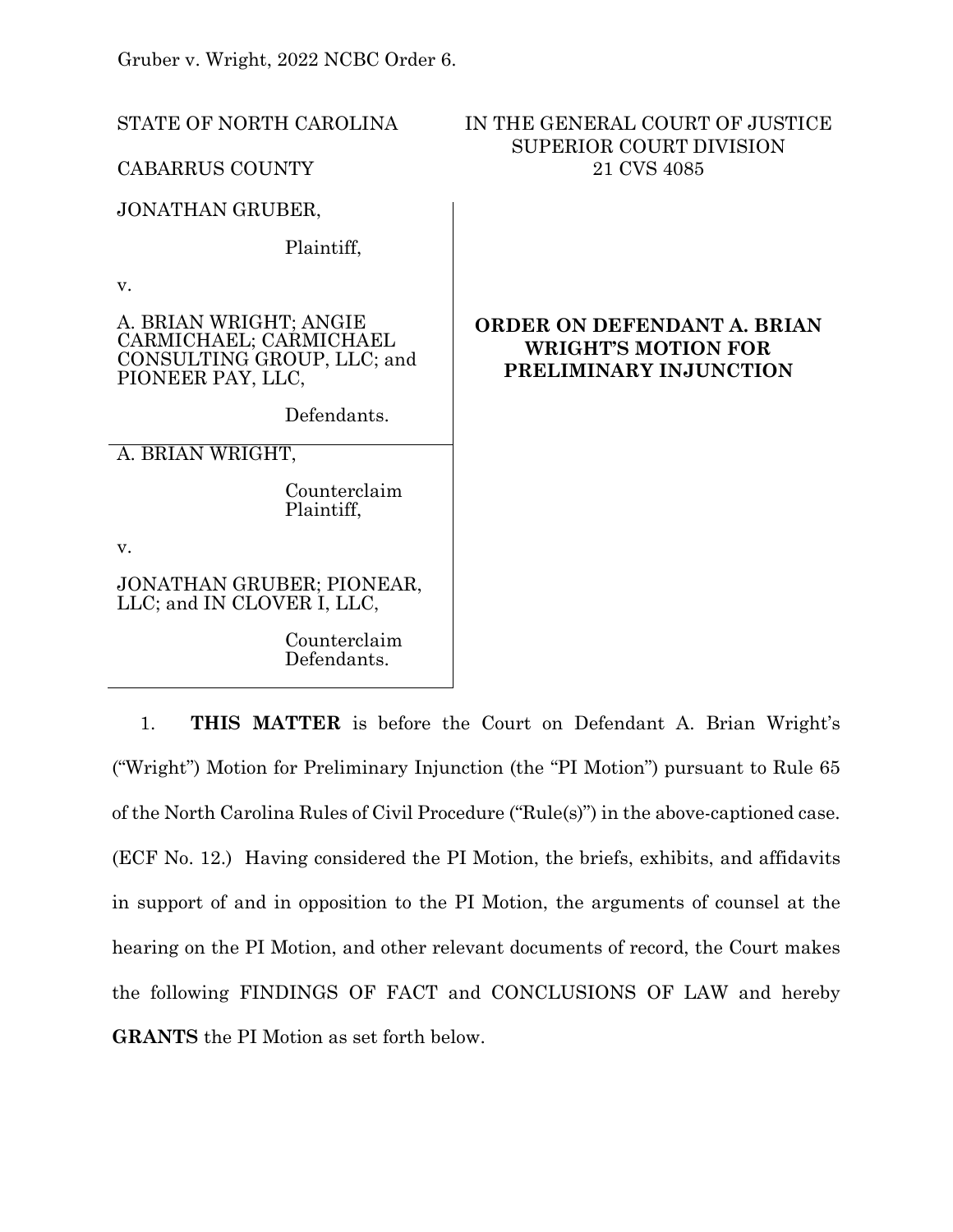## PROCEDURAL HISTORY

2. Plaintiff Jonathan Gruber ("Gruber") initiated this action on 23 November 2021, asserting a claim against Wright for breach of contract arising out of their disagreements concerning the management and operation of Pionear, LLC ("Pionear"), an LLC in which they are each 50% owners and member-managers. (Compl., ECF No. 3.) Wright in turn has asserted counterclaims against Gruber for breach of contract and declaratory judgment arising out of these same disputes.[1](#page-1-0) 

3. Wright filed the PI Motion on 29 December 2021, followed by a motion for a temporary restraining order ("TRO Motion") on 5 January 2022, (Mot. Temporary Restraining Order, ECF No. 16). Judge Adam M. Conrad of this Court denied Wright's TRO Motion on 10 January 2022, concluding that the relief sought by Wright could not be granted without the inclusion of Pionear and In Clover I, Inc. ("In Clover"), a North Carolina corporation wholly-owned by Pionear, as parties to the action. (Order on Mot. Temporary Restraining Order, ECF No. 21.) Wright later filed a motion to add Pionear and In Clover as nominal counterclaim defendants on 14 January [2](#page-1-1)022,<sup>2</sup> which Judge Conrad granted on 18 January 2022.<sup>3</sup>

<span id="page-1-0"></span><sup>1</sup> (*See* Def.'s Ans. to Compl., Affirmative Defenses, and Countercl., ECF No. 7; Def.'s Ans. to Compl., Affirmative Defenses, and First Am. Countercl., ECF No. 23.)

<span id="page-1-1"></span><sup>2</sup> (*See* Counterclaimant's Motion to Add Parties as Nominal Counterclaim Defendants Pursuant to Rule 13(h), ECF No. 24.)

<span id="page-1-2"></span><sup>3</sup> (*See* Order on Mot. Add Parties, ECF No. 30.)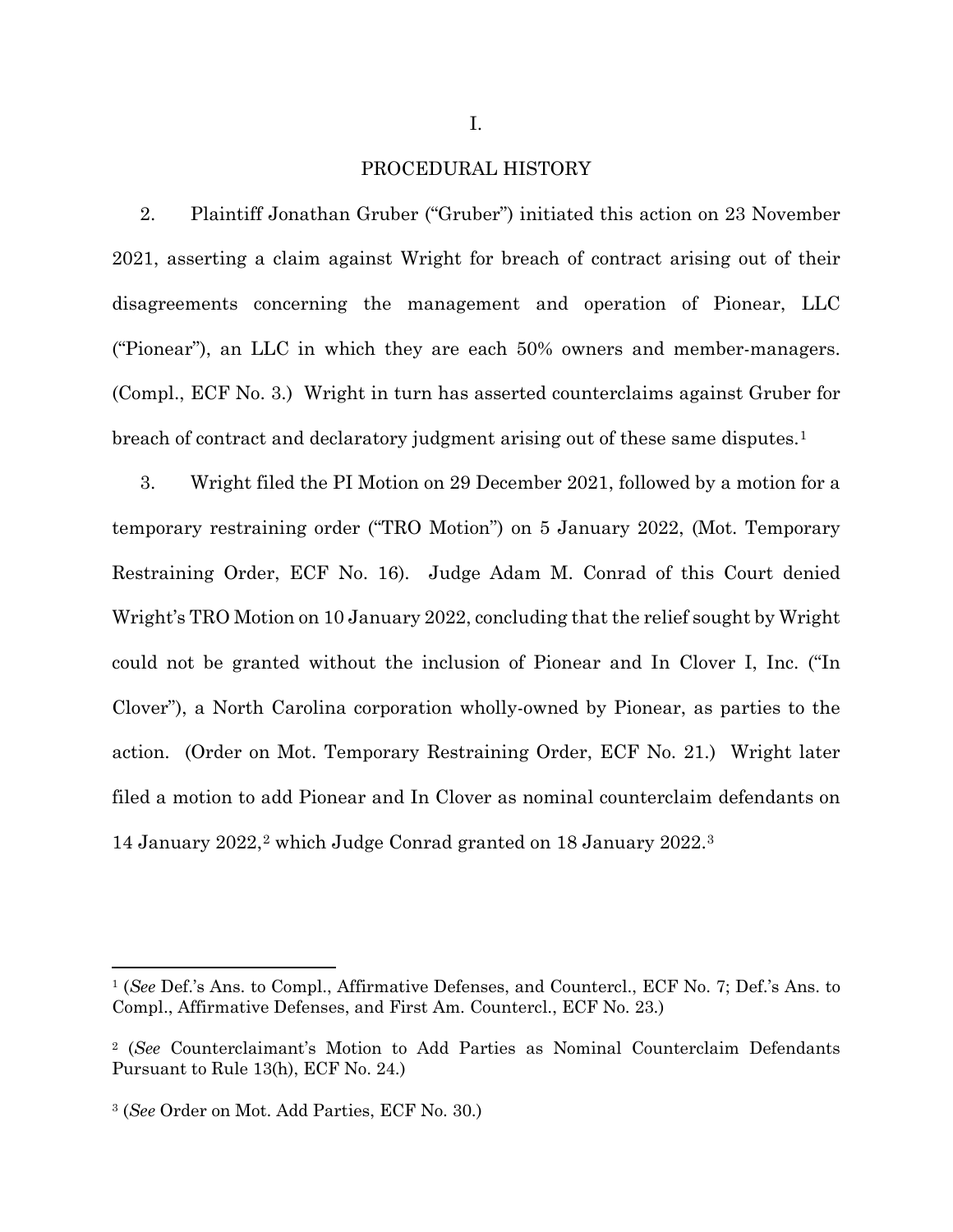4. On 24 January 2022, Gruber filed a Motion for Leave to File First Amended Complaint and Add Parties. (ECF No. 34.) Wright consented to Gruber's motion, and the Court granted the motion on 27 January 2022.[4](#page-2-0) The case was reassigned to the undersigned that same day. (Reassignment Order, ECF No. 38.)

5. Gruber filed the First Amended Complaint on 28 January 2022. Gruber's new complaint added Angie Carmichael, Carmichael Consulting Group, LLC, and Pionear Pay, LLC as additional Defendants and also sought to add a claim for declaratory judgment arising from the same allegations and to clarify his existing breach of contract claim. (Plaintiff's First Am. Compl., ECF No. 40.)

6. The Court held a hearing on the PI Motion on 8 February 2022 (the "Hearing"), at which all represented parties were represented by counsel.

7. The PI Motion is now ripe for resolution.

## II.

## FINDINGS OF FACT

8. The Court makes the following findings of fact, which are made solely to decide the PI Motion and are not binding in any subsequent proceedings in this action. *See Lohrmann v. Iredell Mem'l Hosp., Inc*., 174 N.C. App. 63, 75 (2005) ("It is well settled that findings of fact made during a preliminary injunction proceeding are not binding upon a court at a trial on the merits.").

<span id="page-2-0"></span><sup>4</sup> (*See* Order on Mot. Leave File First Am. Compl. and Add Parties, ECF No. 39.)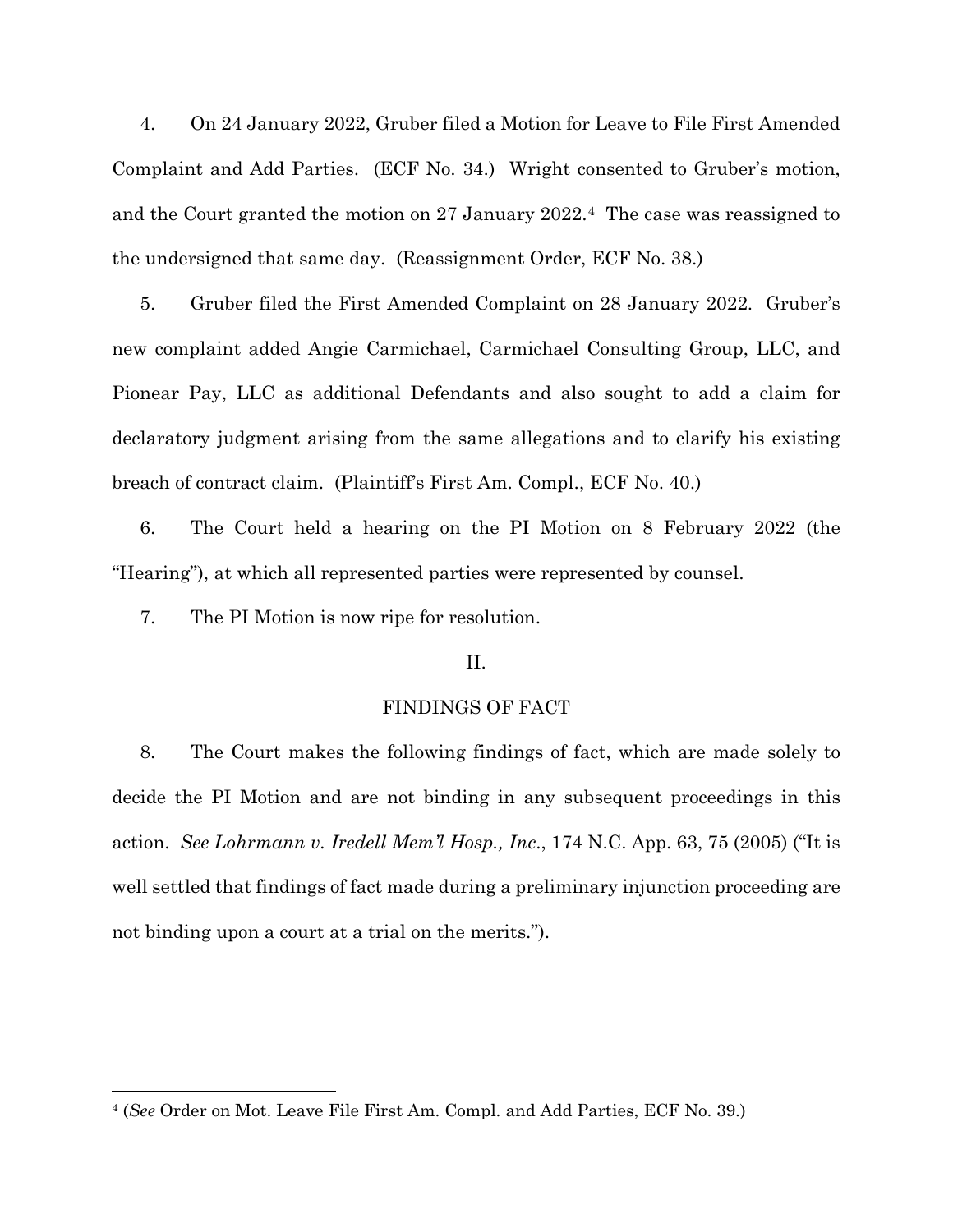9. Gruber and Wright co-own multiple related businesses, including Pionear<sup>[5](#page-3-0)</sup> and In Clover.<sup>[6](#page-3-1)</sup> Pionear is a recruiting agency located in Charlotte, North Carolina,<sup>[7](#page-3-2)</sup> and In Clover was initially created as a holding and investment company but now operates as a staffing company.[8](#page-3-3)

10. Gruber and Wright are the sole members and managing partners of Pionear[9](#page-3-4) and entered into Pionear's Operating Agreement (the "Operating Agreement") on 13 March 2003[.10](#page-3-5)

11. Section 8.1(a) of the Operating Agreement relates to net cash flow distributions to Gruber and Wright and states:

The net cash flow of [Pionear] shall be distributed to the Members<sup>[11](#page-3-6)</sup> at such times and in such amounts as determined by the Members; provided, however, that the Company shall, if possible, distribute amounts to the Members annually (pro rata in accordance with their respective Profit-Sharing Percentages) at least sufficient for the Members to pay their federal and state income taxes on their shares of Company income. All cash flow distributions shall be in proportion to the Member's Profit-Sharing Percentages unless all Members otherwise consent.

<span id="page-3-0"></span><sup>5</sup> (*See* Aff. A. Brian Wright ¶¶ 3, 7 [hereinafter "Wright Aff."], ECF No. 12.2; First Aff. Jonathan Gruber ¶ 2 [hereinafter "Gruber Aff."], ECF No. 20.)

<span id="page-3-1"></span><sup>6</sup> (*See* Second Aff. A. Brian Wright ¶¶ 6, 9 [hereinafter "Second Wright Aff."], ECF No. 18; Second Aff. Jonathan Gruber ¶¶ 4, 8 [hereinafter "Second Gruber Aff."], ECF No. 28.)

<span id="page-3-2"></span> $7$  (Wright Aff.  $\P$  5.)

<span id="page-3-3"></span><sup>8</sup> (Second Gruber Aff. ¶ 4.)

<span id="page-3-4"></span><sup>9</sup> (Wright Aff. ¶¶ 6, 8; *see* Gruber Aff. ¶ 2.)

<span id="page-3-5"></span><sup>10</sup> (Wright Aff. ¶ 4; *see* Operating Agreement of Pionear [hereinafter "Operating Agreement"], ECF No. 12.3.)

<span id="page-3-6"></span><sup>&</sup>lt;sup>11</sup> All references to "Member(s)" in the Operating Agreement apply to Gruber and Wright as the only members and managers of Pionear.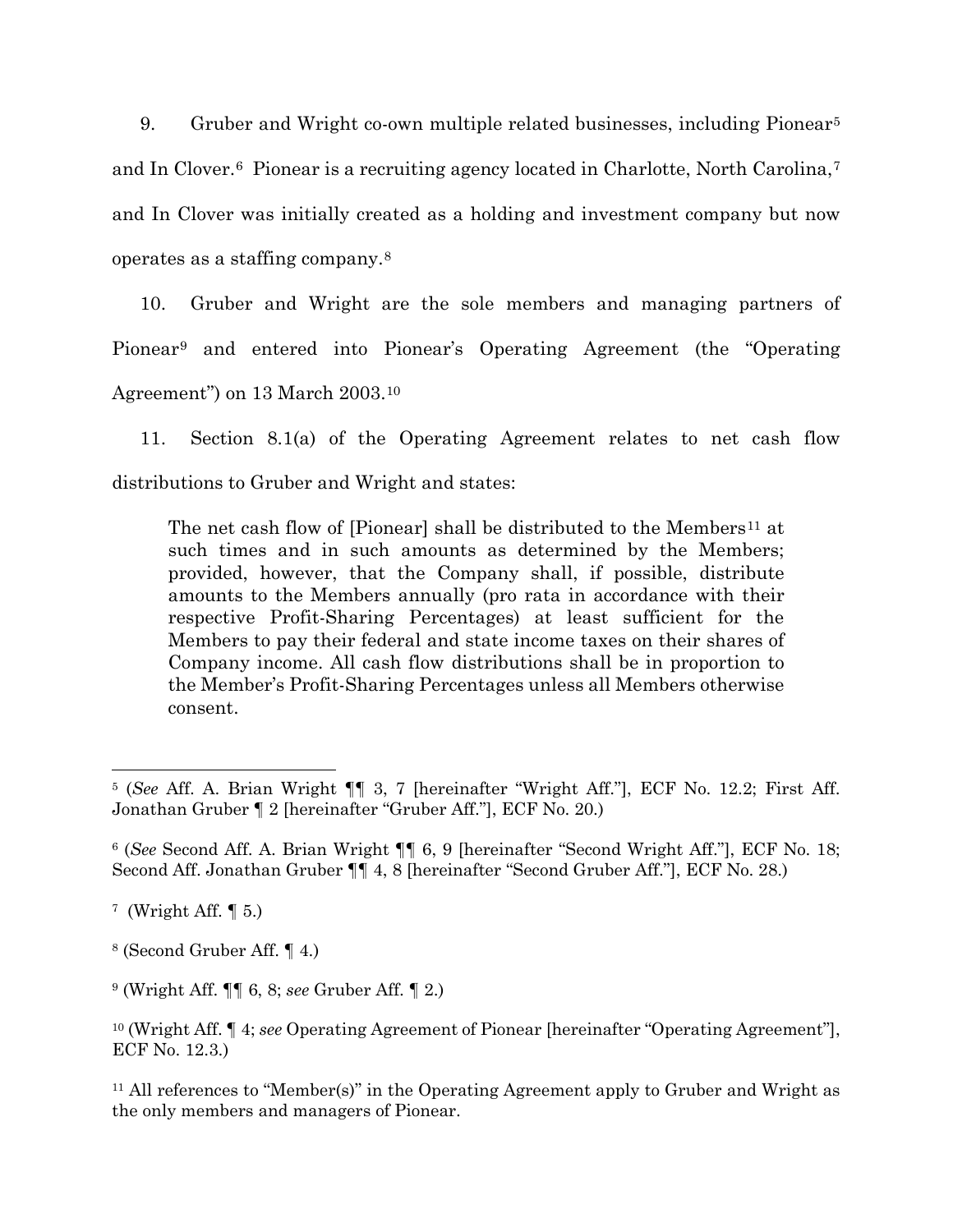(Operating Agreement 8–9.)

12. Section 9.5 of the Operating Agreement concerns the payment of compensation to Gruber and Wright and states, in relevant part: "No Member shall receive a salary or otherwise be compensated for his personal services to [Pionear] unless such compensation is approved by all of the Members." (Operating Agreement 10.)

13. After working successfully with one another for over twenty years, the business relationship between Gruber and Wright began to deteriorate in the fall of 2021.[12](#page-4-0) As relations frayed, the parties began taking actions—including taking distributions and/or salary payments, making payments to third parties, limiting access to each other's accounts, paying expenses related to affiliated and nonaffiliated companies, and cancelling credit cards and reducing credit card limits— that the other party contends violate the Operating Agreement.<sup>[13](#page-4-1)</sup>

14. Gruber made payments from the Pionear account to Gruber's personal account as follows: (i) \$20,660.00 on 5 October 2021; (ii) \$10,000.00 on 1 November 2021; (iii) \$10,000.00 on 3 December 2021; (iv) \$10,000.00 on 7 December 2021; and (v) \$10,000.00 on 9 December 2021.<sup>14</sup> (Wright Aff.  $\parallel$  25 (c)–(d), (l), (p), (r).)

<span id="page-4-0"></span><sup>12</sup> (*See* Wright Aff. ¶ 16; Gruber Aff. ¶ 3.)

<span id="page-4-1"></span><sup>13</sup> (*See* Wright Aff. ¶ 25; Second Wright Aff. ¶¶ 15–16; Second Gruber Aff. ¶ 15.)

<span id="page-4-2"></span><sup>&</sup>lt;sup>14</sup> The parties dispute whether these and other payments to Gruber's personal accounts constitute "net cash flow distributions" under Section 8.1(a) or "salary" or other compensation under Section 9.5. The Court need not resolve that dispute to resolve the PI Motion.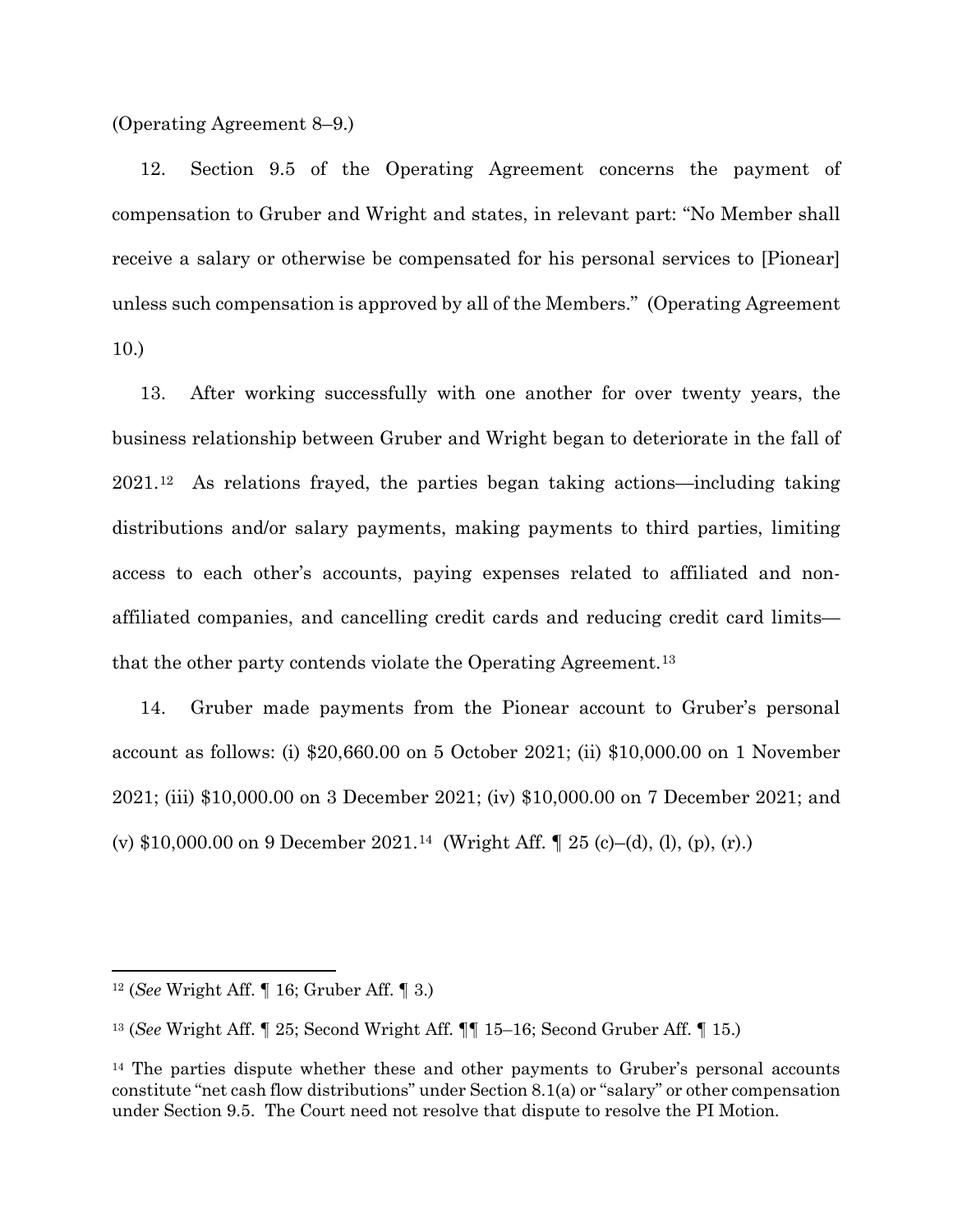15. On 3 January 2022, Gruber caused Pionear to transfer \$1,230,000.00 of its funds to an In Clover account and thereafter, acting for Pionear, caused In Clover to transfer \$500,000.00 of those funds, plus an additional \$10,000.00, to Gruber's personal account. (*See* Wright Aff. ¶ 25(x); Second Wright Aff. ¶¶ 11, 15–16.)

16. Gruber has asserted that, unless he is enjoined, he will continue to make net cash flow distributions to himself without Wright's approval of their timing and amount.[15](#page-5-0)

17. Wright contends that Gruber's payments to his personal accounts, all made without Wright's approval or consent as to timing and amount, constitute breaches of Sections 8.1(a) and 9.5 of the Operating Agreement.[16](#page-5-1) As a result, Wright seeks to enjoin Gruber from: (i) making any net cash flow distributions to himself without Wright's consent as to timing and amount and (ii) paying himself a salary or otherwise compensating himself without Wright's consent.[17](#page-5-2)

<span id="page-5-0"></span><sup>15</sup> (*See* Pl. Jonathan Gruber's Br. Opp'n Def. A Brian Wright's Mot. Preliminary Injunction 8–9 [hereinafter "Gruber's Opp'n"], ECF No. 29.)

<span id="page-5-1"></span><sup>16</sup> (*See* Def./Countercl. Pl.'s Mem. Supp. Mot. Preliminary Injunction 6 [hereinafter "Wright's Br."], ECF No. 12.1.)

<span id="page-5-2"></span><sup>&</sup>lt;sup>17</sup> In his Motion and at the Hearing, Wright argued that Gruber had also breached Sections 9.1, 9.2(d), and 9.3(c) of the Operating Agreement, entitling Wright to enjoin Gruber from (i) with certain limited, identified exceptions, causing anything to be done on behalf of Pionear under Section 9.2 without Wright's consent and (ii) holding in trust funds transferred by Pionear on or after 2 October 2021 to any account owned or controlled by Gruber. By email to the Court and Gruber's counsel dated 15 February 2022, Wright's counsel advised that Wright had withdrawn these requests for injunctive relief.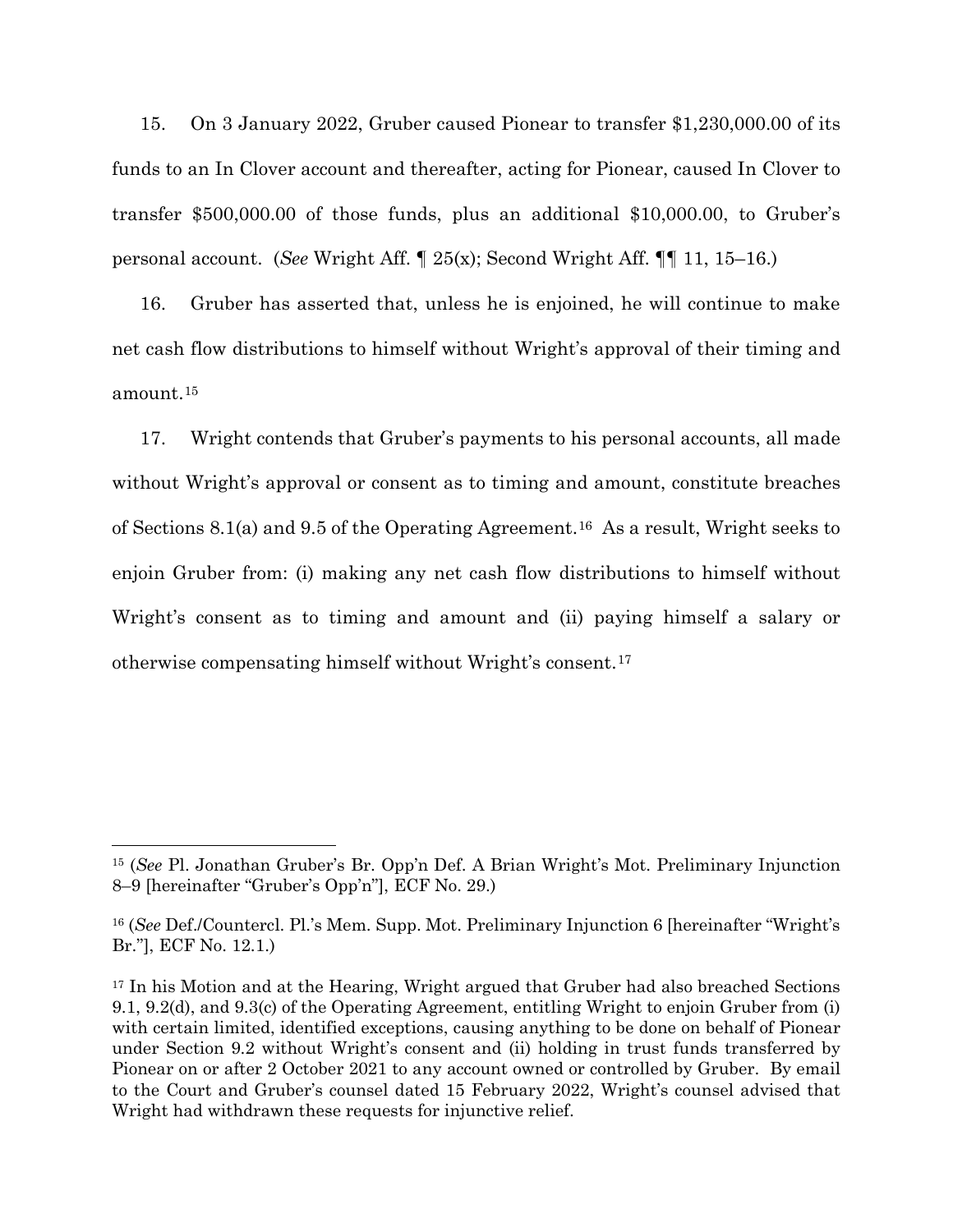## CONCLUSIONS OF LAW

18. BASED UPON the foregoing FINDINGS OF FACT, the COURT makes the following CONCLUSIONS OF LAW:

19. "The purpose of a preliminary injunction is ordinarily to preserve the status quo[.]" *A.E.P. Indus., Inc. v. McClure*, 308 N.C. 393, 400 (1983) (quoting *State v. School*, 299 N.C. 351, 357–58 (1980)). When seeking a preliminary injunction, the moving party must show (i) a "likelihood of success on the merits" and (ii) that the moving party is "likely to sustain irreparable loss unless the injunction is issued, or[,]" that an injunction "is necessary for the protection of [the moving party's] rights during the course of litigation." *Id.* at 401 (quoting *Investors, Inc. v. Berry*, 293 N.C. 688, 701 (1977)); *see also* N.C. R. Civ. P. 65; N.C.G.S. § 1-485. The issuance of a preliminary injunction "is a matter of discretion to be exercised by the hearing judge after a careful balancing of the equities[,]" *id.* at 400 (quoting *State v. School*, 299 N.C. at 357–58), but it cannot be issued "unless the movant carries the burden of persuasion as to each of these prerequisites[,]" *Air Cleaning Equip., Inc. v. Clemens*, 2016 NCBC LEXIS 199, at \*17 (N.C. Super. Ct. April 29, 2016).

20. To prove irreparable loss or injury,

it is not essential that it be shown that the injury is beyond the possibility of repair or possible compensation in damages, but that the injury is one to which the complainant should not be required to submit or the other party permitted to inflict, and is of such continuous and frequent recurrence that no reasonable redress can be had in a court of law.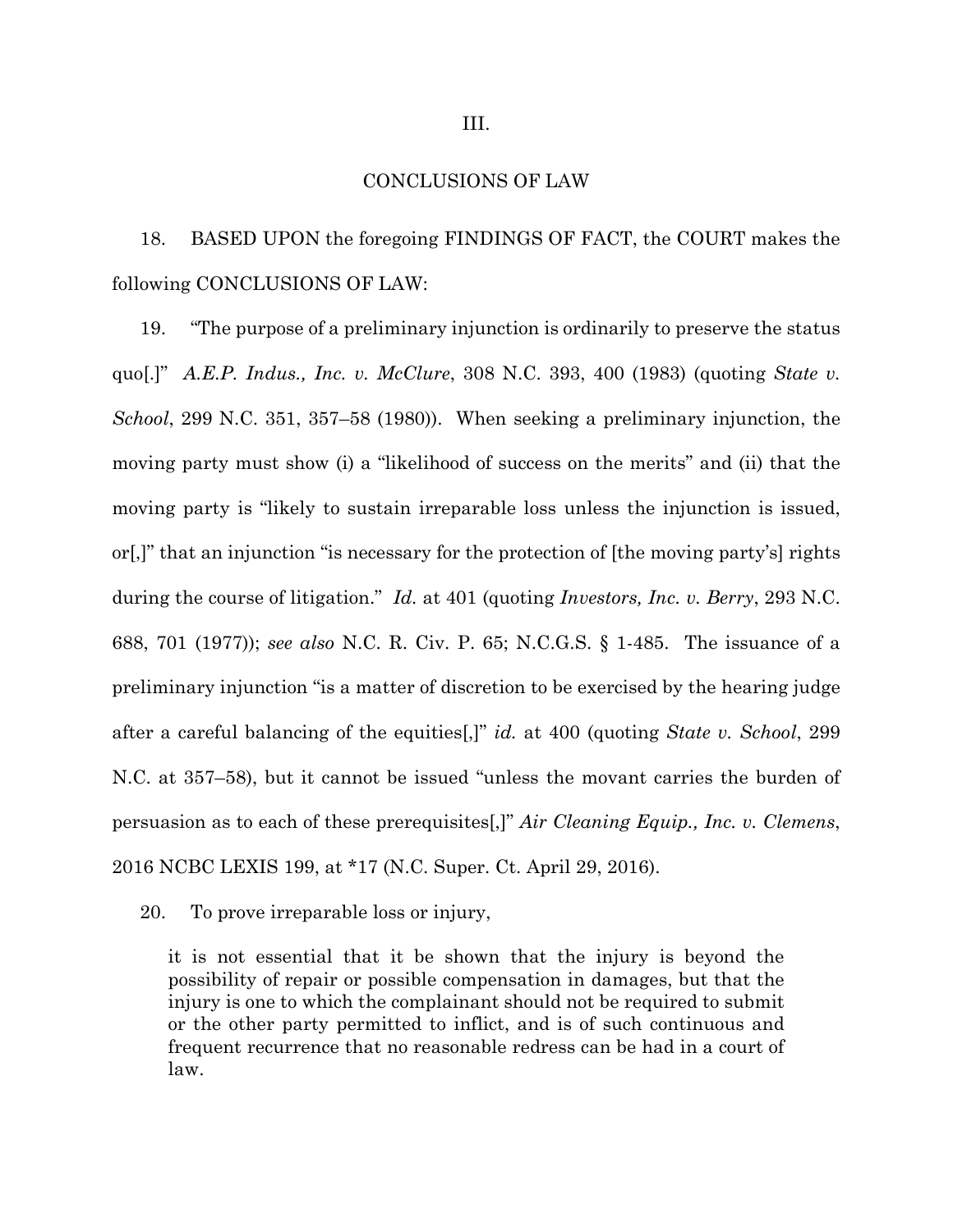*A.E.P. Indus., Inc.*, 308 N.C. at 407 (quoting *Barrier v. Troutman*, 231 N.C. 47, 50 (1949)).

21. Wright and Gruber acknowledge that the Operating Agreement is a binding and valid contract. *See, e.g.*, *N.C. State Bar v. Merrell*, 243 N.C. App. 356, 370 (2015) ("An operating agreement is a contract[.]"). To sustain a claim for breach of contract under North Carolina law, a plaintiff must prove "the '(1) existence of a valid contract and (2) breach of the terms of that contract.' " *Vanguard Pai Lung, LLC v. Moody*, 2019 NCBC LEXIS 39, at \*10 (N.C. Super. Ct. June 19, 2019) (quoting *Poor v. Hill*, 138 N.C. App. 19, 26 (2000)).

22. As noted above, Wright seeks to enjoin Gruber from making distributions and salary or other compensation payments to himself in amounts and at times for which Wright has not provided the required consent. Wright argues that Gruber has repeatedly breached the express requirements of Sections 8.1(a) and 9.5 by not obtaining Wright's consent for these distributions and payments and that preliminary injunctive relief is necessary to protect Wright from Gruber's ongoing disregard of Wright's voting rights under the Operating Agreement. (Wright's Br. 6.)

23. Gruber makes a textual argument in response. Section 8.1(a)'s requirement that "the net cash flow of the Company shall be distributed to the Members at such times and in such amounts *as determined by the Members*" (emphasis added) differs from Section 9.5's requirement that "[n]o Member shall receive a salary or otherwise be compensated for his personal services to the Company unless such compensation is *approved by all of the Members*" (emphasis added). Based on that difference,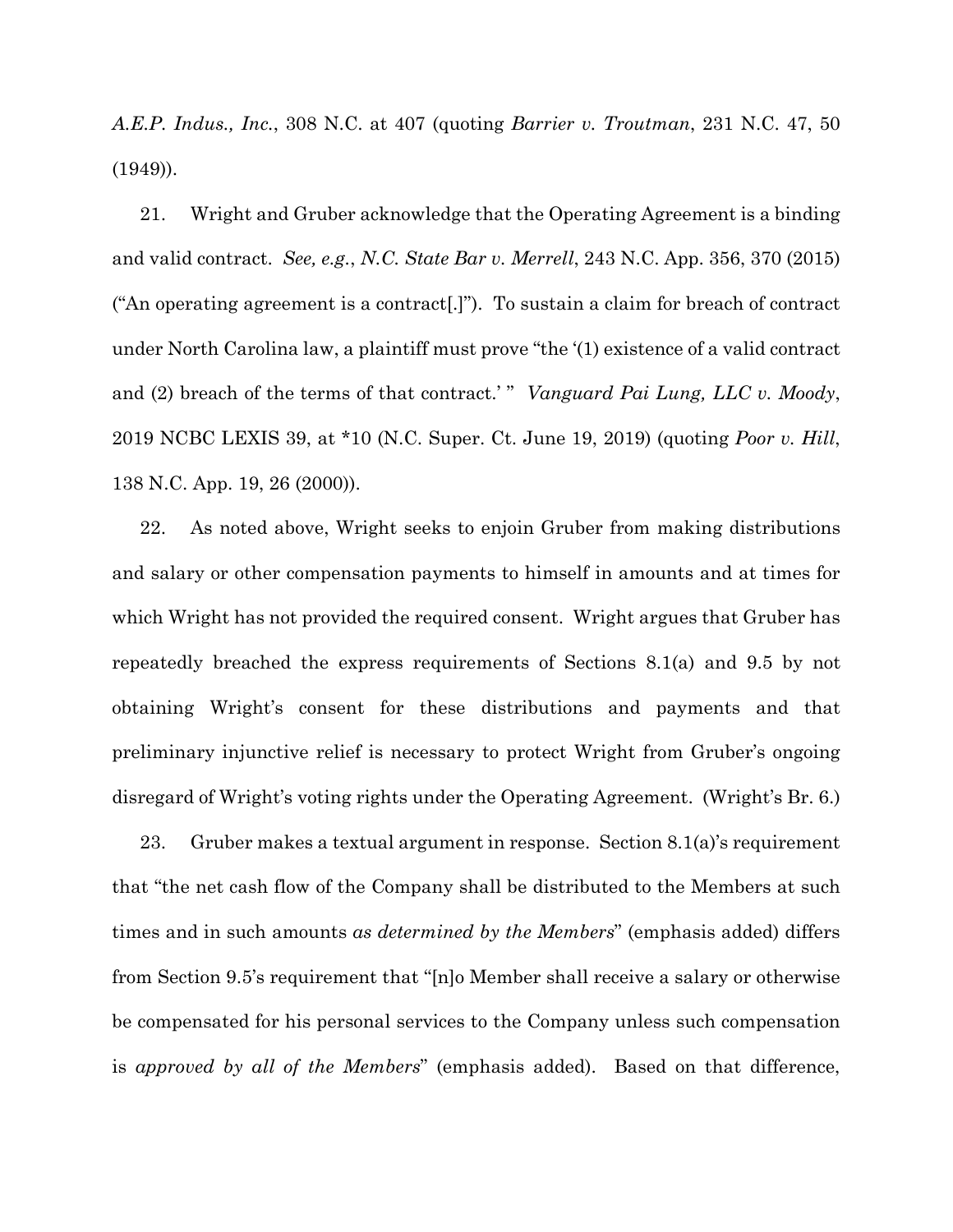Gruber argues that Section 8.1(a) should be read to permit one Member, not require both, to provide the required determination or approval.<sup>18</sup>

24. Applying ordinary rules of contract interpretation,[19](#page-8-1) the Court concludes that the relevant provisions of Section 8.1(a) and 9.5 are unambiguous, that Gruber's suggested reading of those provisions cannot be supported by the contract's plain language, and that the only reasonable interpretation of these two sections is that the payments described by each cannot be made without the agreement of both parties as to the payment of salary or other compensation and the timing and amount of net cash flow distributions from Pionear.

25. Because the record evidence demonstrates that Gruber made numerous transfers to his personal account from Pionear and In Clover accounts, either as net cash flow distributions or as salary or other compensation, from October 2021 to January 2022 totaling at least \$570,660.00 without, in the case of net cash flow distributions, Wright's agreement as to timing and amount, and, as to salary or other compensation, Wright's approval, the Court concludes that Wright has established a likelihood of success on his claim that Gruber has breached Sections 8.1(a) and 9.5 of the Operating Agreement.

26. The evidence in the record is also clear that, unless enjoined, Gruber will continue to breach these provisions and cause Wright irreparable harm by

<span id="page-8-0"></span><sup>18</sup> (*See* Gruber's Opp'n 9.)

<span id="page-8-1"></span><sup>19</sup> *See, e.g.*, *759 Ventures, LLC v. GCP Apt. Investors, LLC*, 2018 NCBC LEXIS 82, at \*12 (N.C. Super. Ct. Aug. 13, 2018) ("Because the Operating Agreement is a contract, ordinary rules of contract interpretation apply.").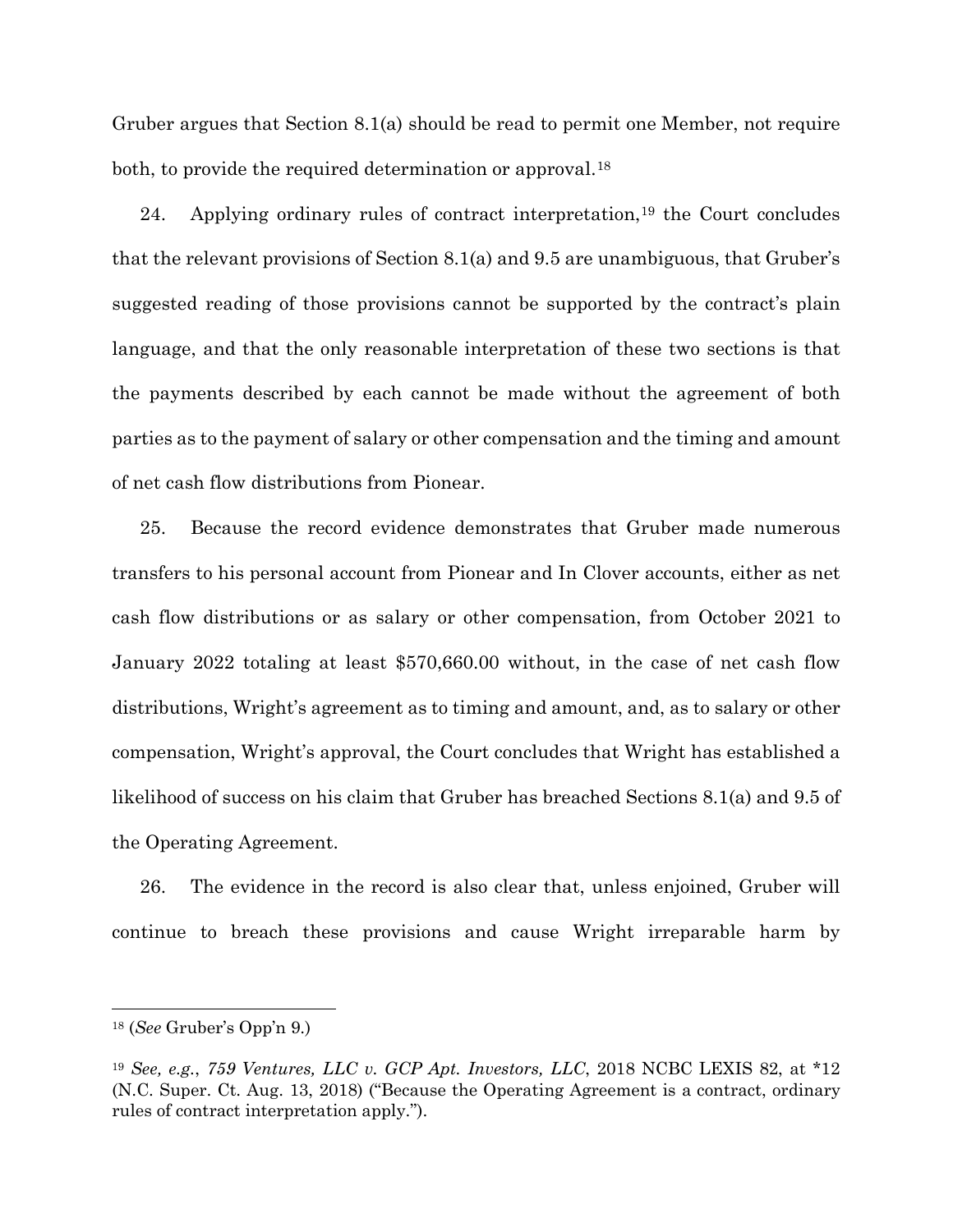prohibiting Wright from exercising his contractual rights under the Operating Agreement to participate in management decisions through his consent or veto of distributions and salary or other compensation. *See, e.g.*, *Emrich Enters., LLC v. Hornwood, Inc.*, 2020 NCBC LEXIS 45, at \*27 (N.C. Super. Ct. Apr. 8, 2020) ("When a member of an LLC seeks to enforce its own rights under the LLC's operating agreement, not the rights of the LLC, in an effort to remedy its own injury, that member has standing to bring its direct breach of contract claim."); *Bennett v. Bennett*, 2019 NCBC LEXIS 19, at \*15 (N.C. Super. Ct. Mar. 15, 2019) ("[T]he right to vote on company matters is a right possessed by the individual member, and the infringement of that right is an individual injury properly the subject of a direct claim."); *759 Ventures*, 2018 NCBC LEXIS 82, at \*10 (recognizing the right to vote on management decisions as a direct claim). The Court concludes that Gruber's continued breach of Sections 8.1(a) and 9.5 are injuries to which Gruber "should not be required to submit or [Wright] permitted to inflict, and [are] of such continuous and frequent recurrence that no reasonable redress can be had in a court of law," *A.E.P. Indus., Inc.*, 308 N.C. at 407.

27. The Court further concludes that a preliminary injunction enjoining Gruber's further breach is necessary to protect Wright's voting rights during this litigation and that this potential harm to Wright from Gruber's continued breach outweighs the harm to Gruber from an injunction precluding his further breach of these provisions.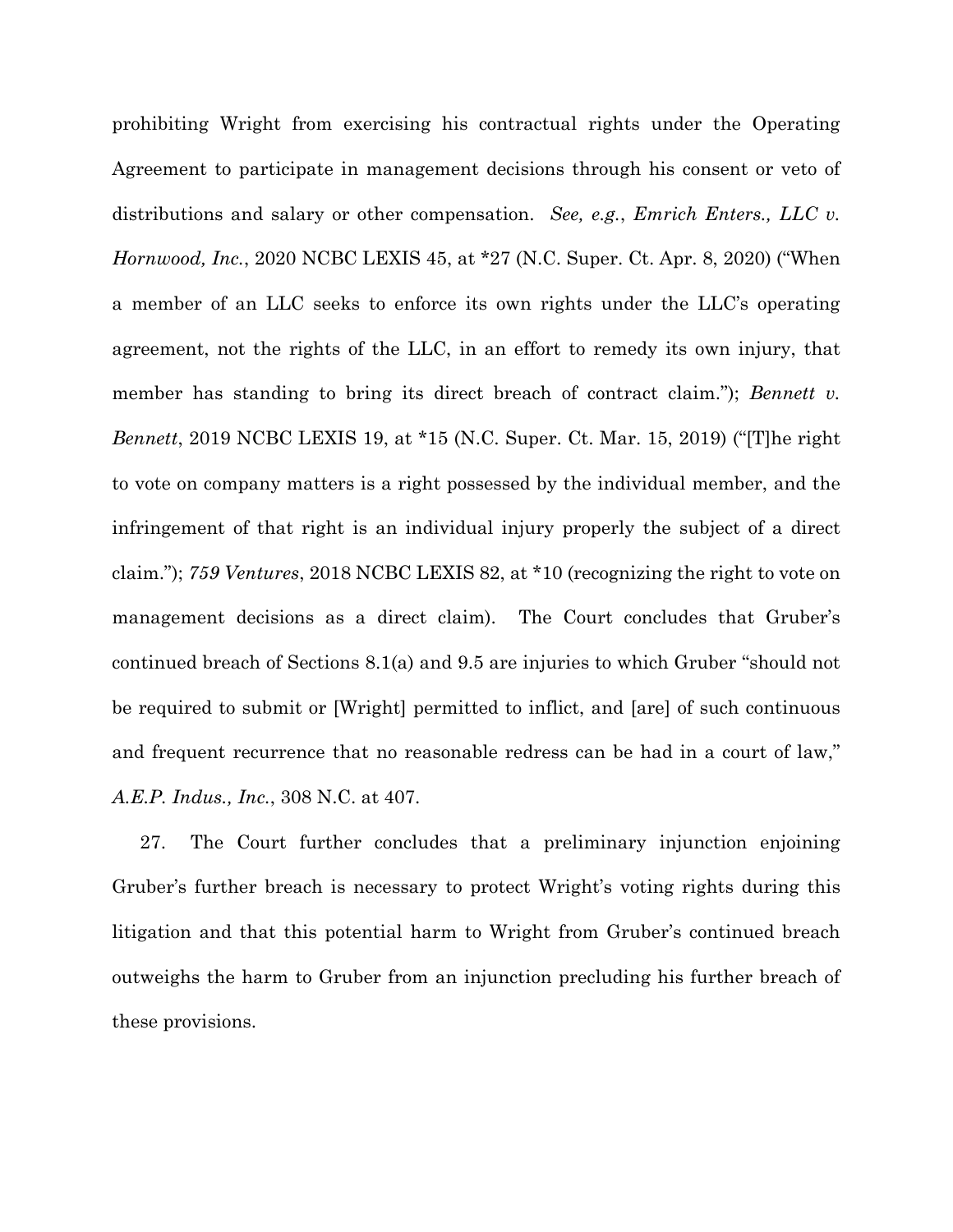28. Accordingly, the Court concludes, in the exercise of its discretion, that Gruber should be restrained and enjoined from transferring distributions and salary or other compensation into his personal accounts from either Pionear or In Clover's[20](#page-10-0) accounts, without Wright's consent or approval, in accordance with Sections 8.1(a) and 9.5 of the Operating Agreement.

29. The Court next considers an appropriate bond. "The trial court has power not only to set the amount of security but to dispense with any security requirement whatsoever where the restraint will do the defendant no material damage, and where the applicant for equitable relief has considerable assets and is able to respond in damages if the [enjoined party] does suffer damages by reason of a wrongful injunction." *Red Valve, Inc. v. Titan Valve, Inc.*, 2018 NCBC 31A, at \*42 (N.C. Super. Ct. April 17, 2018) (quoting *Stevens v. Henry*, 121 N.C. App. 150, 154 (1995)) (cleaned up).

30. Having carefully considered the evidence of record and the briefs and arguments of counsel, the Court, pursuant to Rule 65(c), and as a condition of this

<span id="page-10-0"></span><sup>&</sup>lt;sup>20</sup> The parties agreed at the Hearing that should the Court conclude that Gruber should be enjoined from making distributions and compensation payments without Wright's consent under sections 8.1(a) and 9.5 of the Pionear Operating Agreement, Gruber should be enjoined from making such withdrawals from both Pionear's and In Clover's accounts. The Court is aware, however, that In Clover has a separate Operating Agreement, which contains an arbitration provision, and that Gruber has filed a motion seeking to partially stay proceedings and compel arbitration of Wright's claim for monetary and injunctive relief based on Gruber's alleged wrongful transfer of \$500,000.00 from an In Clover account to his personal account. (Mot. Partially Stay Proceedings and Compel Arbitration [hereinafter "Mot. Partially Stay and Arbitrate"], ECF No. 26.) The Court has scheduled a hearing on Gruber's motion for 8 March 2022, (Notice of Hearing and BCR 9.3 Case Management Conference [hereinafter "Notice of Hearing"], ECF No. 43), and reserves the right to reconsider this Order's extension to In Clover's accounts should the Court's resolution of Gruber's motion make that reconsideration appropriate.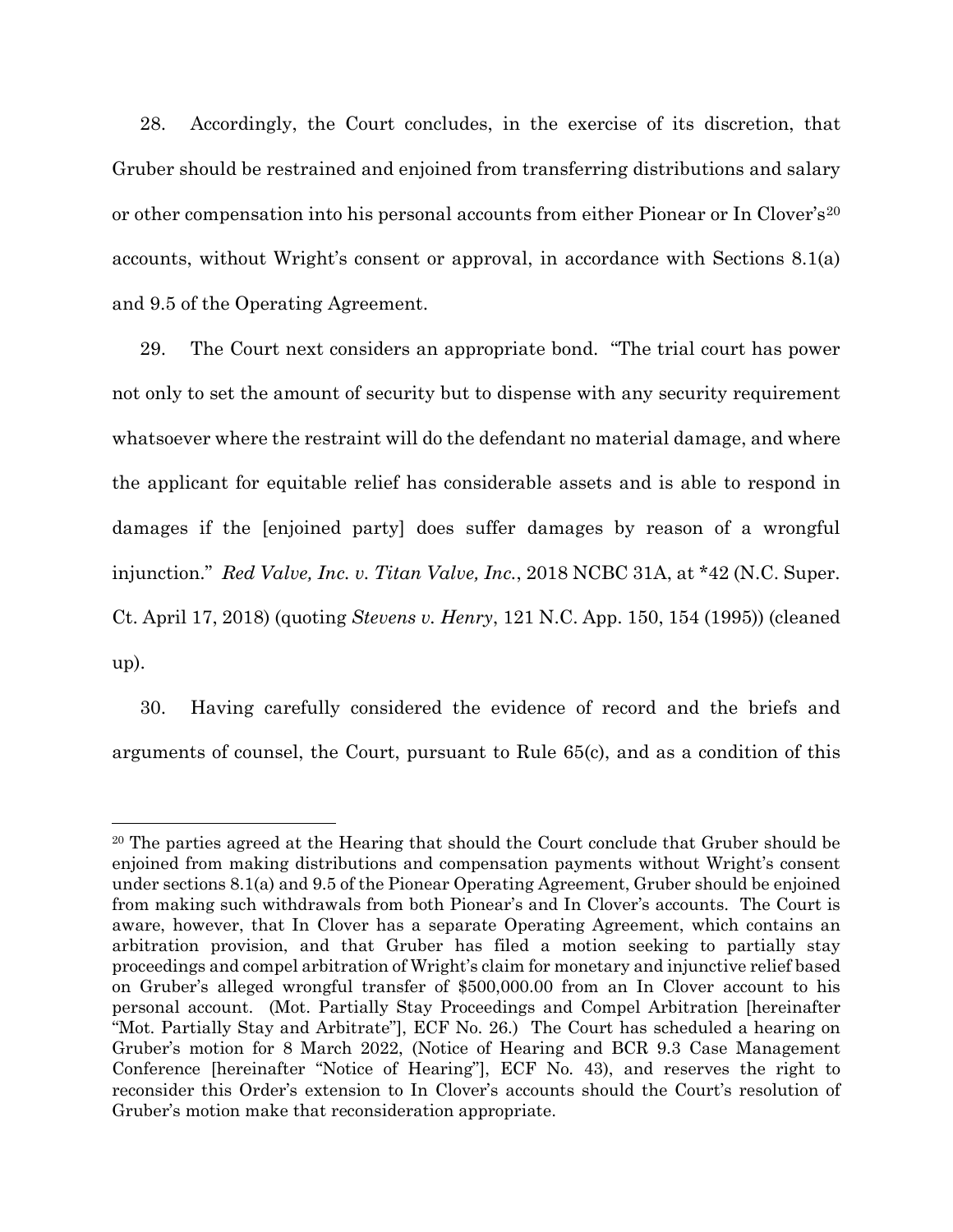Order, concludes, in the exercise of its discretion, that a bond of \$20,000.00 is a proper security, without prejudice to either party's right to request that the amount of the bond be increased or decreased for good cause shown.

31. **WHEREFORE**, based upon the foregoing FINDINGS of FACT and CONCLUSIONS of LAW, the Court **GRANTS** the PI Motion, and it is hereby **ORDERED**, in the exercise of the Court's discretion, that pending final resolution of this civil action, and unless and until otherwise ordered by this Court:

- a. Gruber is hereby **RESTRAINED** and **ENJOINED**, during the pendency of this action, from making future distributions of net cash flow to himself from accounts owned or controlled by Pionear or In Clover without Wright's consent as to the timing and amounts of such distributions.
- b. Gruber is hereby **RESTRAINED** and **ENJOINED**, during the pendency of this action, from receiving salary or other compensation for services provided to Pionear or In Clover without Wright's approval.[21](#page-11-0)
- c. Pursuant to the provisions of Rule 65(c), and as a condition of this Order, Wright shall post security in the amount of \$20,000.00 in the form of cash, check, surety bond, or other undertaking satisfactory to the Cabarrus County Clerk of Superior Court; and

<span id="page-11-0"></span><sup>&</sup>lt;sup>21</sup> The Court's order is without prejudice to any rights Gruber may have to be paid salary or other compensation from Pionear or In Clover under federal and state wage and hour laws.